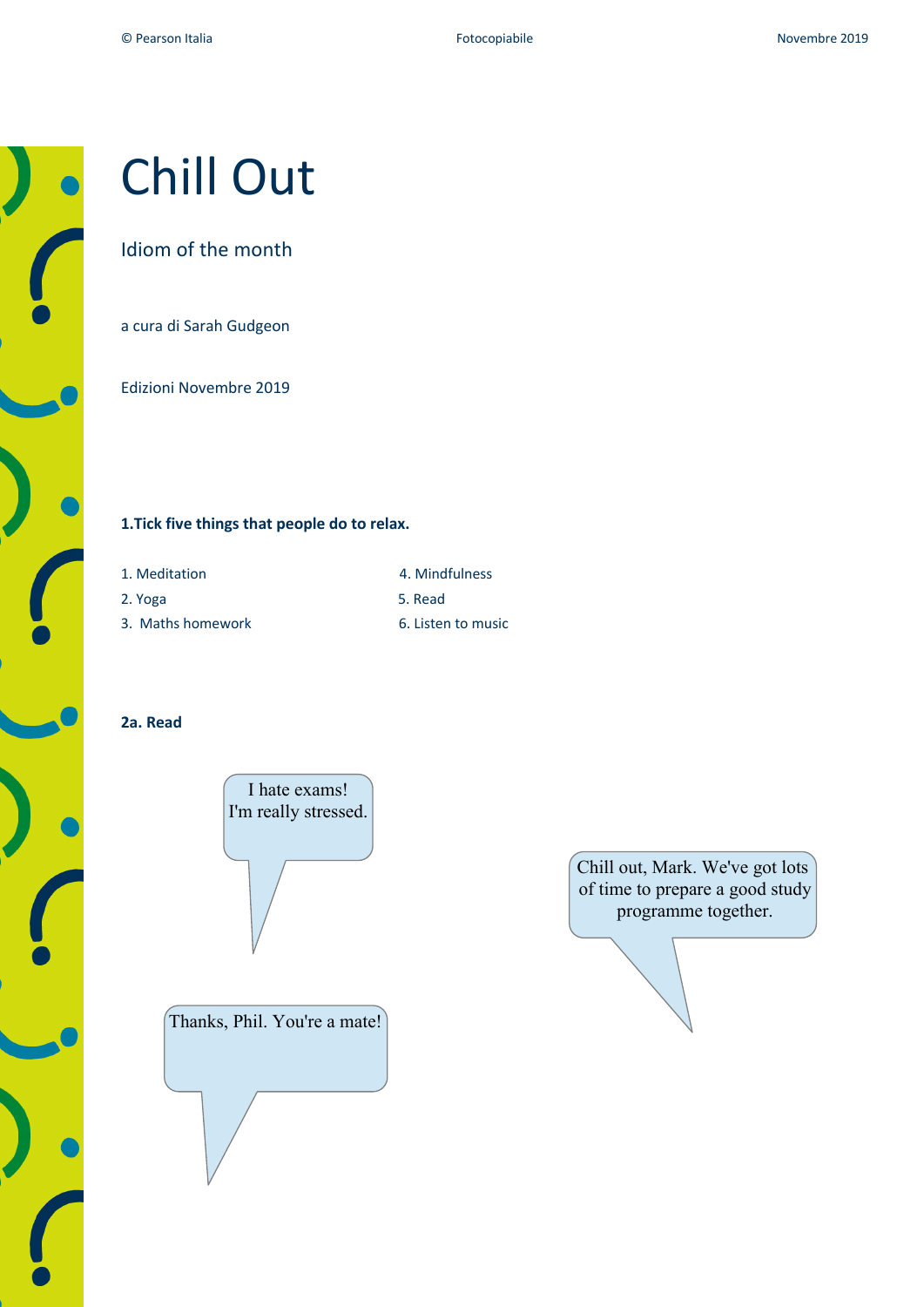#### **2b. Complete**

Students should \_\_\_\_\_\_\_\_\_\_\_\_\_\_\_\_\_\_\_\_ more about exam results. It's important to do your best, not be the best.

*When we feel stressed we need to chill out by doing something relaxing. Stress is bad for the mind and body.*

**3. Read these idioms. Match each idiomatic phrase (a – f) to the correct definition (1 – 6).** 

a. My sister is such a *stress head*, she worries about everything.

b. After a hard day of study I love *kicking back*  and watching TV.

C . My mum needs to *chill out* more, she is always stressed about work.

d. We need to *tune in* to our bodies more and respect them.

e. People should *rise above* life's small problems and focus on the bigger picture. 1. ...relaxing...

2. ... ignore ...

3. … stressed person …

4. ...relax...

5. ...listen...

#### **4. Complete these sentences with an idiom from exercise 3.**

a. To avoid getting sick you must …..............................to your body.

b. I always panic about homework and tests. I'm such a .......................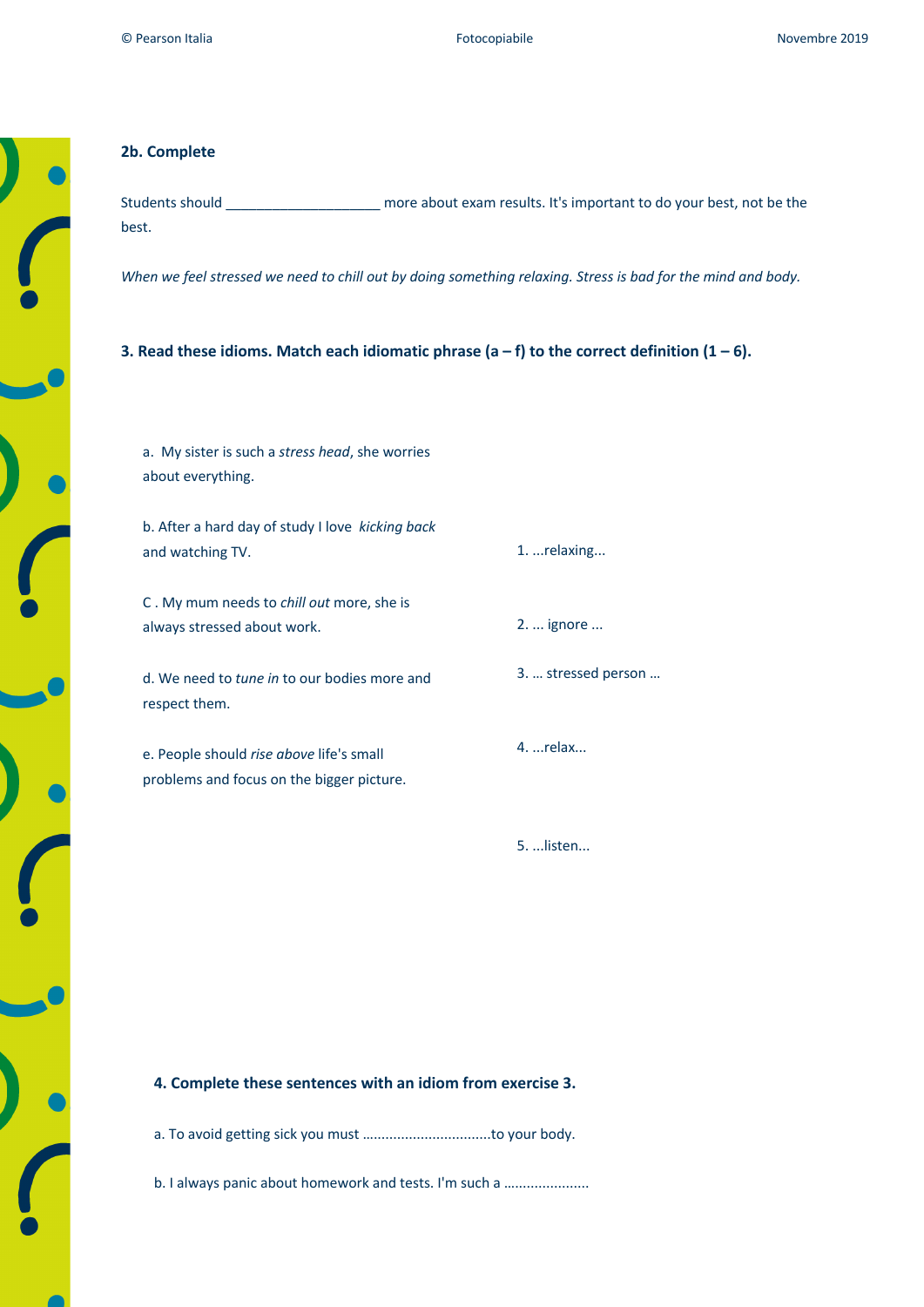# c. We all …............... on a Sunday morning in my house- no work an no school. Hooray!

d. My grandma never gets stressed about the small stuff, she ….................. everything.

e. My favourite way of …........................... is going for a run in the park.

# **5. What do you stress about? How can you change your behaviour and chill out more? Talk to a partner.**

Useful language: I stress about.... I could chill out more by …. -ing.